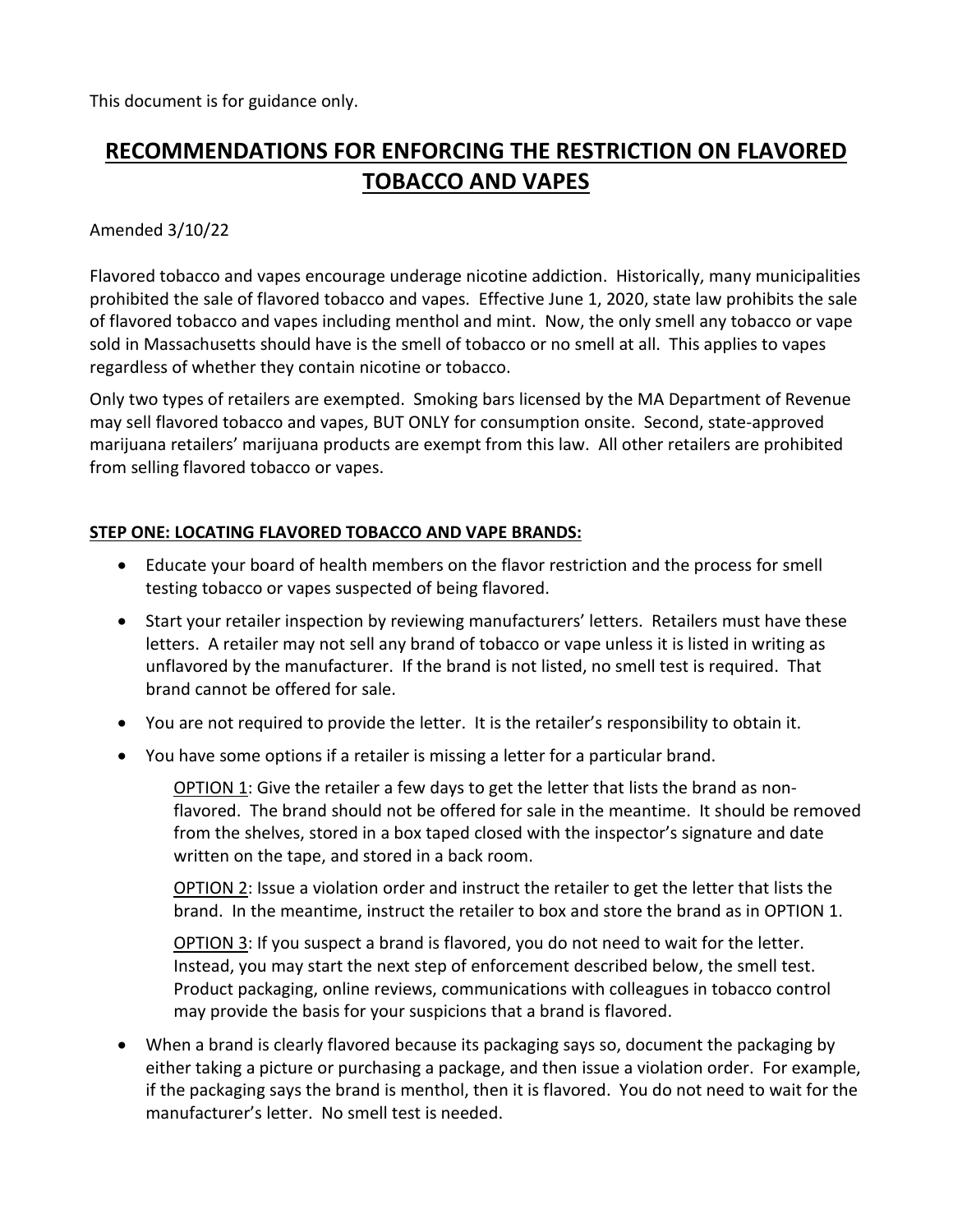• When a brand's packaging is not clear and they do not have a manufacturer's letter permitting the sale, and you believe it to be flavored, you may choose to enforce against it. You may need to conduct a smell test to confirm your suspicions and to build a case for penalty issuance.

## **STEP TWO: CONDUCTING A SMELL TEST:**

- Start by purchasing one package of the brand suspected of being flavored. This is for your onsite smell test. If that confirms your suspicions buy a second package. Issue the retailer a violation order if you determine the brand is flavored. Alternatively, you may choose to have your board of health members conduct the smell test before you issue the ticket. The second package is in case your board of health members will be conducting a smell test. Keep it in an air-tight container like a Ziploc bag. Your board of health will want a fresh package to open right before the smell test.
- What does the smell test require? An MA Appeals Court stated a tobacco flavor restriction "does not [require] … any particular training or expertise . . . to make [the] . . . determination" that a tobacco or vape is flavored or not. The Court also stated a municipal board of health is "entitled to credit the perception of odor by its own members in concluding" the decision of a smell test. *Cumberland Farms v. Yarmouth Board of Health (2018)*

## **STEP THREE: SMELL TEST BY BOARD OF HEALTH MEMBERS:**

- Your board of health members sometimes will conduct a smell test. They may prefer to conduct a smell test before you issue a violation order. If a retailer contests the violation order you issued, board members will need to conduct a smell test to uphold or reverse the order. In either case, the following is recommended:
	- $\triangleright$  Conduct the smell test at a regularly scheduled meeting.
	- $\triangleright$  Educate the board members about how to conduct a smell test. Run them through the process at the start of the meeting.
	- $\triangleright$  Have board of health members follow the same process for conducting a smell test outlined above in STEP TWO above.
	- $\triangleright$  Use a fresh package of the suspected flavored brand and a fresh package of a comparison non-flavored brand. This is why it is a good idea to purchase a second package of the suspected flavored brand when conducting your retailer inspection.
	- $\triangleright$  Attend and help the board of health members conduct their smell test.
	- $\triangleright$  Limit strong odors, wind, extreme temperatures and other factors that might interfere with the smell test.
	- $\triangleright$  Refrain from conducting the smell test when suffering serious nasal congestion or other substantial impairment of your sense of smell.
	- $\triangleright$  Refrain from chewing gum, drinking anything but water or eating during or within a short period of time before testing.